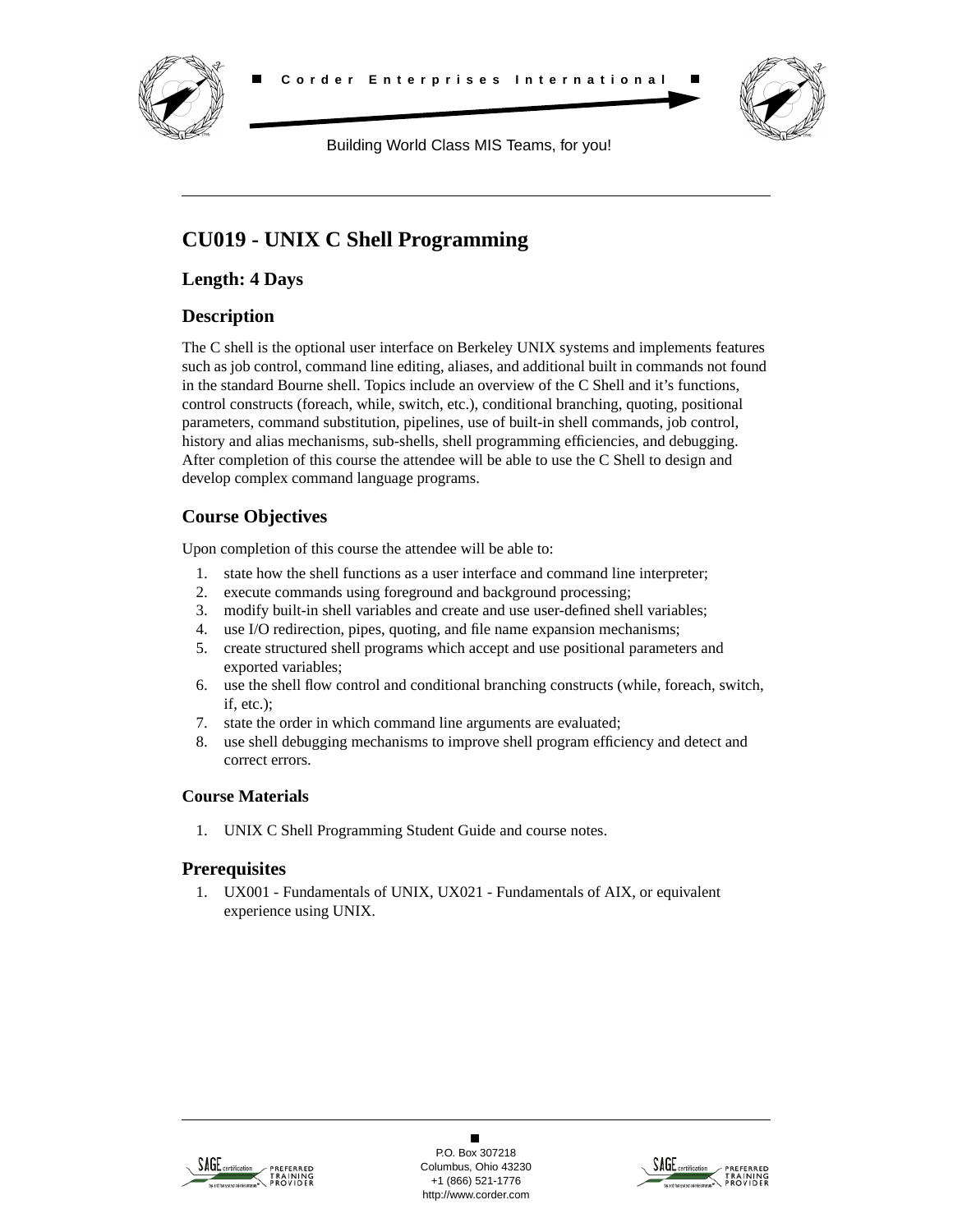## **CU019 - UNIX C Shell Programming**

### **Course Content**

#### **IOVERVIEW OF THE SHELL**

- A Shell Overview
- B Interpreting Commands
- C Logging In
- D Processes
- 1 Process Creation
- 2 fork and exec
- E User Environment
- F Setting and Printing Variables
- G I/O Redirection
- H Pipelines
- I File Name Generation
- J Quoting
- K Command Substitution
- L Background Processing
- M Tilde Substitution
- N Arithmetic Evaluation
- O Environment
- P Job Control
- Q History and Alias Mechanisms
- R Command Line Editing
- S Login and Setup Files
	- 1. .login, .cshrc, and .logout

#### **II CREATING AND EXECUTING SHELL PROGRAMS**

- A Creating a Shell Program
- B Executing a Shell Program
- C Debugging Shell Programs

#### **III SHELL VARIABLES & PARAMETERS**

- A Variables
- B Assigning Variables
- C Printing Variables
- D Reading Input
- E Variable Types<br>F Exporting Varia
- **Exporting Variables**
- G Variable Arrays
- H Predefined Variables<br>I Environment Variable
- **Environment Variables**
- J Special Shell Parameters
- K Positional Parameters
- L shift Command
- M set and setenv Commands
- N unset Command
- O The source Command